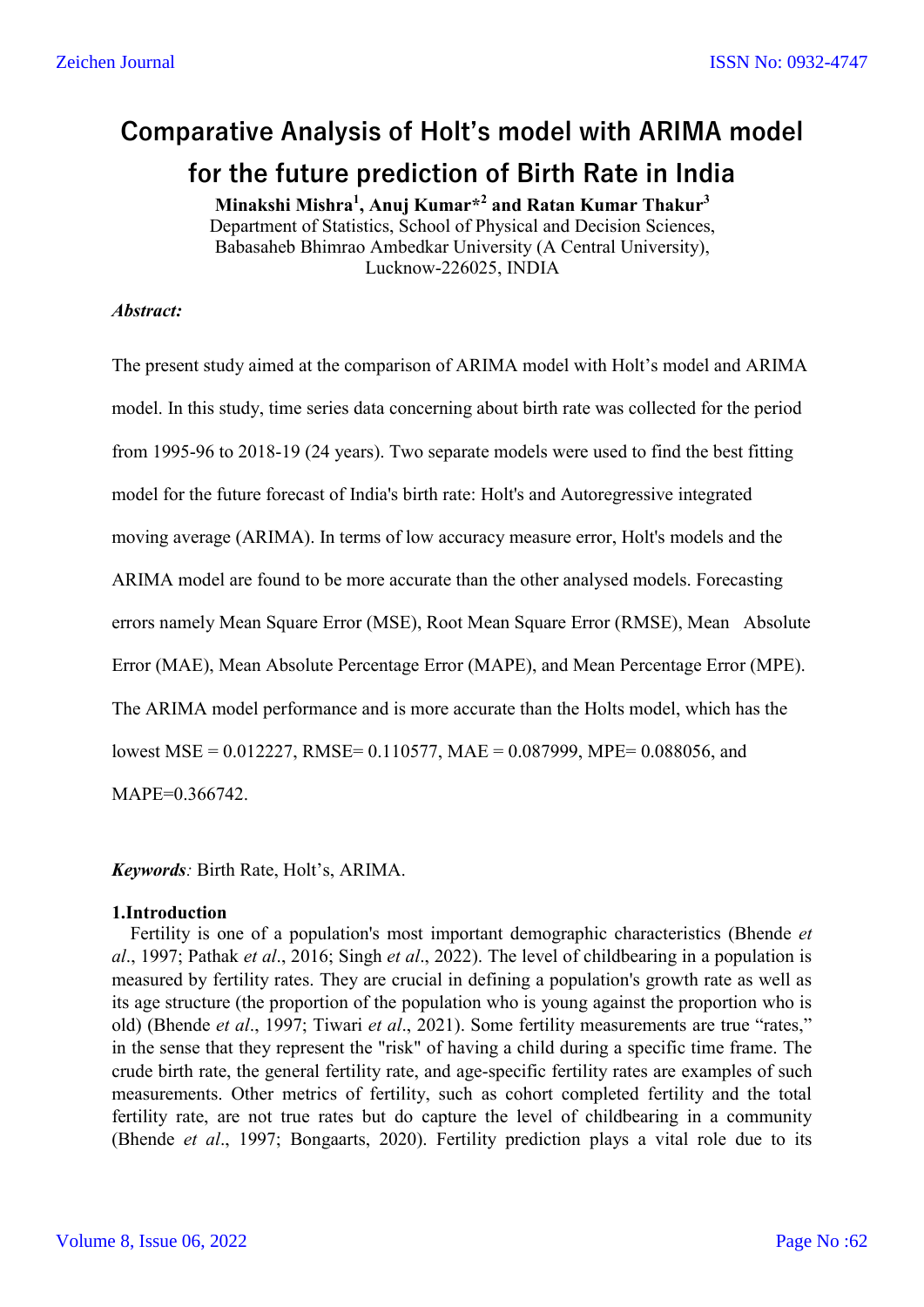relevance in predicting and controlling population growth and dynamics (Pathak *et al*., 2016; Radkar, 2020).

 This study investigates various causes of declining birth rates. We start by looking at birth rates by age, education, race and ethnicity, marital status, and birth parity for various demographic groups (Kearney *et al*., 2022). We wanted to see how a gonadotropin releasing hormone agonist trigger, alone or in combination with several low dosage human chorionic gonadotropin regimens, affected rates of oocyte maturation and cumulative live birth in high responders who were on gonadotropin releasing hormone antagonist cycles (He *et al.,* 2022). We characterise monthly variations in preterm birth by method of delivery adjusted for seasonality and trend using data from the US Census of Births from 2010 to2020 (Dench *et al*., 2022). The researchers wanted to examine how well five different intrauterine adhesion evaluation techniques predicted the live birth rate following transcervical adhesion (Cao *et al.,* 2021). The birth rate is a crude measure of a population's fertility and is an important factor in population expansion. It calculates the number of live births per thousand population in a particular year and location.

 Many researchers (Shang *et al*., 2020) have considered model averaging techniques, (Singh *et al.,* 2022) considered Bongaarts' proximate determinants model, (Fagbamigbe *et al*., 2014; Devkota, 2018, Arbu *et al*., 2021, Singh *et al*., 2022) considered multiple regression techniques, (Elhag *et al*., 2020) considered exponential smoothing, (Adeyinka *et al*., 2020) used Holt's winter technique, (Tripathi *et al*., 2018; Adeyinka *et al*., 2020, Elhag *et al*., 2020). It presents a basic econometric model for COVID-2019 spread prediction. We utilised an ARIMA model predicted from Johns Hopkins epidemiological data to estimate the epidemiological trajectory of COVID-2019 prevalence and incidence (Benvenuto *et al.* 2020). The ARIMA model, which incorporates demographic characteristics, social economic circumstances, transportation accessibility, and environmental resources into four regression models, is utilised in this work to forecast other time series models. In mainland Spain and California, they employed the ARIMA technique to establish a strategy for estimating next-day electricity costs for both spot and long-term contracts (Contreras *et al*. 2003).

 The number of requests for automobiles from PT. Suzuki Indomobil Motor from 2017 to 2019 is data with seasonal trends that may be smoothed with ARIMA and Holt-Winters exponential smoothing (Pujiharta *et al*., 2022). Rainfall is forecasted using the ARIMA and Holt Winters models, with the ARIMA and Holt Winters models providing the best accuracy (Joshi and Tyagi 2021). The-Sutte Indicator approach is more accurate than ARIMA (2,2,2) and Holt Winters in predicting data of Infant Mortality Rate in China, according to the findings and discussion. The-Sutte Indicator method's MSE and MAPE values are less than ARIMA (2,2,2) and Holt Winters, as can be observed from the MSE and MAPE values (Kurniasih et al., 2018)

#### **2.Materials and Methods**

 The current investigation was based on secondary data (time series data) on India's birth rate, which was acquired from www.indiastat.com. during the years 1995-96 to 2018-19 (24 years). The data analysis has been performed using the R software.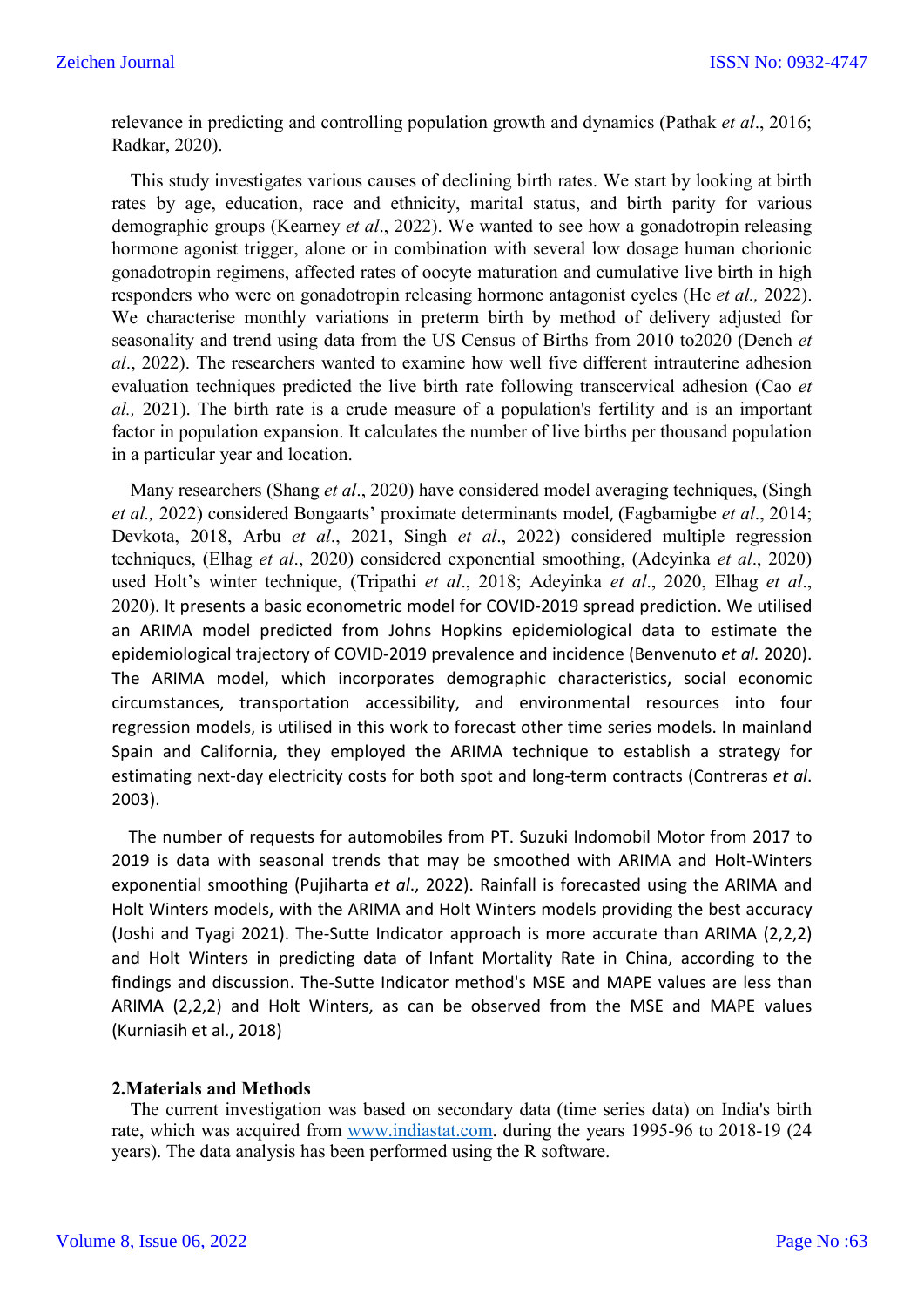## **2.1 Double Exponential Smoothing (Holt's) Model**

Holt improved simple exponential smoothing to allow data with a trend to be forecasted (Fig.1) and it is also known as Double exponential smoothing method (Holt, 2004, Nazim *et* (Fig.1) and it is also known as Double exponential smoothing method (Holt, 2004, Nazim *al*., 2014). Holt's technique uses two smoothing parameters to update the level and trend component and have three equations which perform different function: (1) level smoothing al., 2014). Holt's technique uses two smoothing parameters to update the level and trend component and have three equations which perform different function: (1) level smoothing equation  $(l_t)$  (2) trend smoothing equation mathematical equation for Holt's method is given as follows:

| Level smoothing equation: | $l_{t} = \alpha y_{t} + (1 - \alpha) (l_{t-1} + b_{t-1})$ | (1) |
|---------------------------|-----------------------------------------------------------|-----|
|                           |                                                           |     |

- Trend smoothing equation:  $b_t = \beta (l_t - l_{t-1}) + (1 - \beta) b_{t-1}$  $(2)$  $(3)$
- Forecasting equation :  $h_{t+m} = l_t + m b_t$

 $\alpha$ =smoothing constant for the data (0< $\alpha$ <1)

 $β=$  smoothing constant for the trend estimate (0<β < 1)

m=number of periods ahead to be forecast



**Fig. 1** Selection Procedure for Double Exponential Smoothing

#### **2.3 Autoregressive Integrated Moving Average (ARIMA)**

 The Autoregressive Integrated Moving Average (ARIMA) model was created by Box and Jenkins and is widely used in time series forecasting (Tripathi et al., 2018). The fundamental goal of fitting this ARIMA model is to identify the time series' stochastic process and properly predict future values ( (Asteriou *et al*., 2011; Liu *et al*, 2021). ARIMA can be used in Fig. 1 Selection Procedure for Double Exponential Smoothing<br>
2.3 Autoregressive Integrated Moving Average (ARIMA)<br>
The Autoregressive Integrated Moving Average (ARIMA) model was created by Box and<br>
Jenkins and is widely us Jenkins Methodology is shown in (Fig. 2),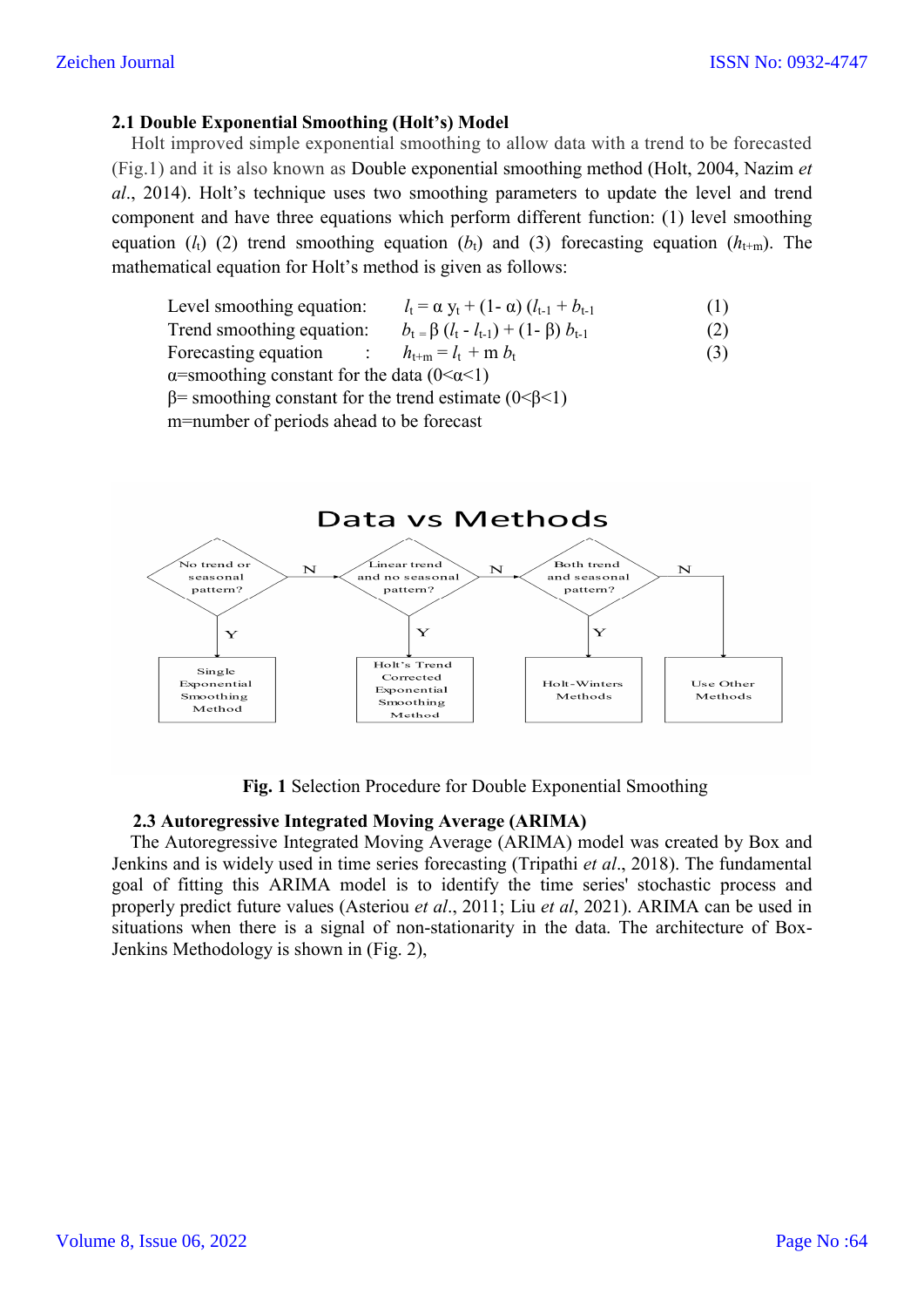

**Fig. 2** Architecture of Box-Jenkins Methodology

 An Autoregressive Integrated Moving Average (ARIMA) is used to describe a time series  $X_t$  of order (p, d, q) if d<sup>th</sup> difference of  $X_t$  i.e.,  $Y_t = \nabla^d X_t$  is a stationary ARMA (p, q) process. As  $Y_t \sim \text{ARMA}$  (p, q), it has the following form:

 $Y_t = \Phi_1 Y_{t-1} + \Phi_2 Y_{t-2} + \dots + \Phi_p Y_{t-p} + \epsilon_t + \theta_1 \epsilon_{t-1} + \theta_2 \epsilon_{t-2} + \dots + \theta_q \epsilon_{t-q} \dots$  (5) Where  $\Phi_p \neq 0$  and  $\Phi_q \neq 0$ ,  $\epsilon_t \sim$  white noise  $(0, \sigma^2)$ , Cov  $(\epsilon_t, Y_{t-1}) = 0 \ \forall j > 0$ .

 The ARIMA model is a composite of several models rather than a single model (Elhag *et al*., 2020). As a result, the ARIMA equation is stated in the form of the orders of these distinct models designated by the letters p, d, and q and it is explained in (Fig.3).

![](_page_3_Figure_7.jpeg)

**Fig. 3** Architecture of ARIMA Model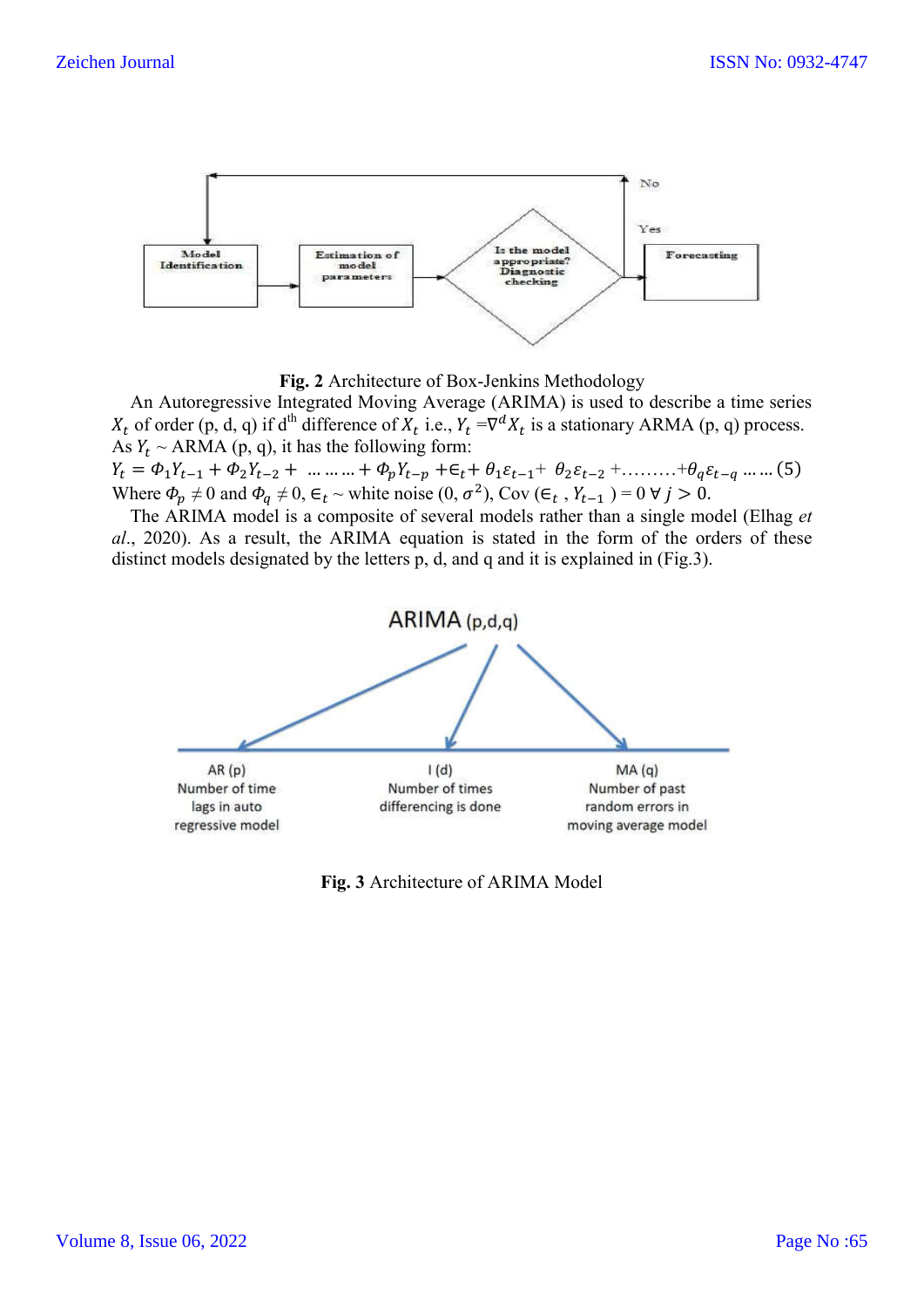![](_page_4_Figure_2.jpeg)

**Fig. 4** Process of ARIMA analysis and accuracy measurements

#### **3.Results and Discussion**

In this section, a comparative of the prediction accuracy of the ARIMA model to Holt's Fig. 4 Process of ARIMA analysis and accuracy measurements<br>3. Results and Discussion<br>In this section, a comparative of the prediction accuracy of the ARIMA model to Holt's<br>model for future prediction of India's birth rate revealed that ARIMA Model is significantly better than the other considered model i.e., Holt's model and it is observed by the low values of accuracy measures namely mean square error (MSE), root mean square error (RMSE), mean absolute error (MAE), error (MPE), mean absolute percentage error (MAPE). IA Model is significantly better than the other considered model i.e., is observed by the low values of accuracy measures namely mean square ean square error (RMSE), mean absolute error (MAE), mean percentage

| Table 1 Comparison of Various Model on the basis of Model Evaluation Criteria |              |          |  |  |  |
|-------------------------------------------------------------------------------|--------------|----------|--|--|--|
| <b>Model Evaluation</b>                                                       | <b>ARIMA</b> | HOLT's   |  |  |  |
| Criteria                                                                      |              |          |  |  |  |
| <b>MSE</b>                                                                    | 0.012227     | 0.018578 |  |  |  |
| <b>RMSE</b>                                                                   | 0.110577     | 0.136302 |  |  |  |
| <b>MAE</b>                                                                    | 0.087999     | 0.094424 |  |  |  |
| <b>MPE</b>                                                                    | 0.088056     | 0.212323 |  |  |  |
| <b>MAPE</b>                                                                   | 0.366742     | 0.389555 |  |  |  |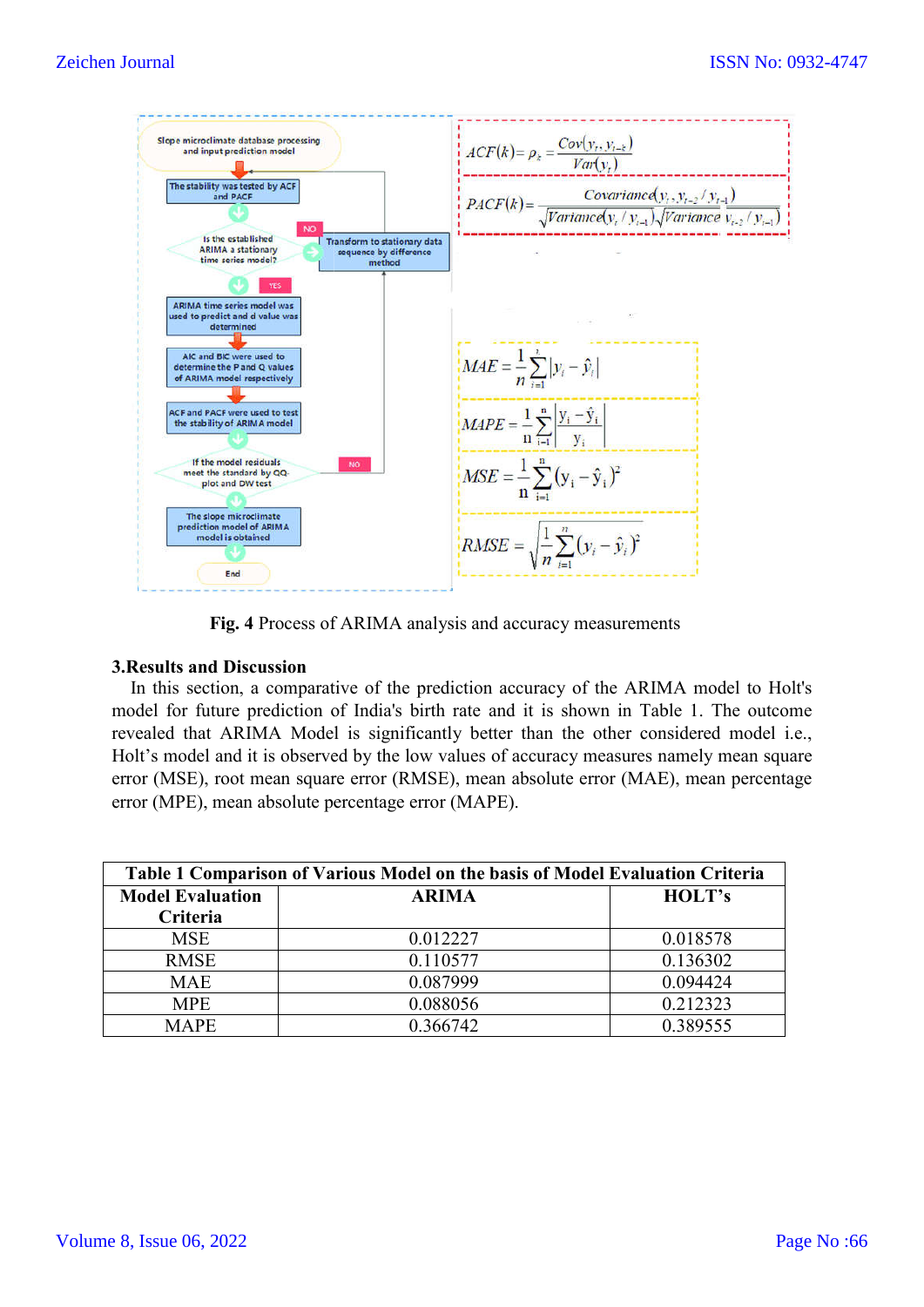![](_page_5_Figure_2.jpeg)

The above Fig. 5 line plot shows total actual birth rate data in India from 1995 to 2019.

![](_page_5_Figure_4.jpeg)

The above Fig. 6 The autocorrelation function was used to actual data plot in India from 1995 to 2019.

**ACF plot**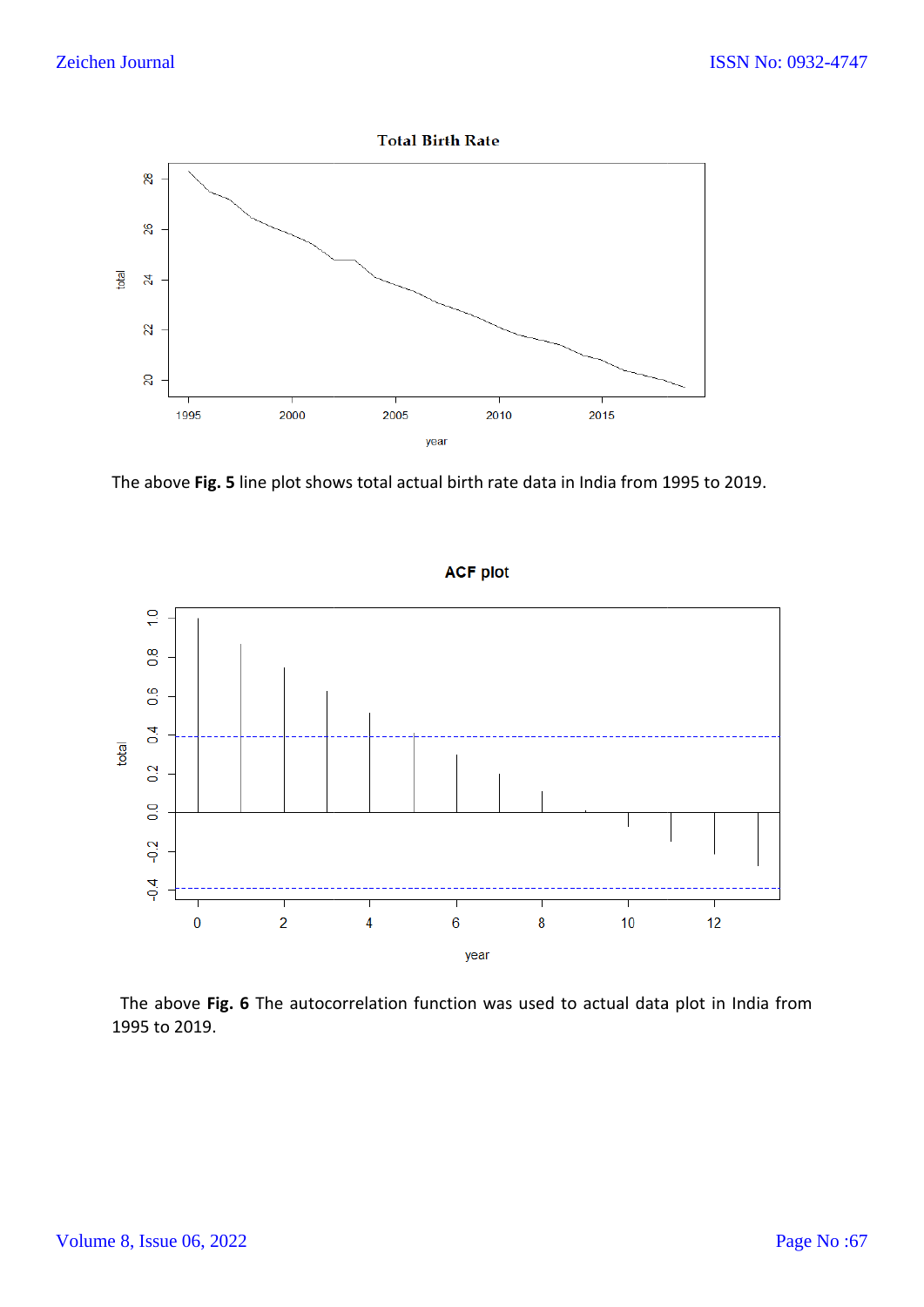![](_page_6_Figure_2.jpeg)

![](_page_6_Figure_3.jpeg)

The above **Fig. 7** Actual data from 1995 to 20 2019 in India was shown using the parital autocorrelation function.

![](_page_6_Figure_5.jpeg)

The above **Fig. 8** Holt's method actual and fitted plot are used in India (1995-2019).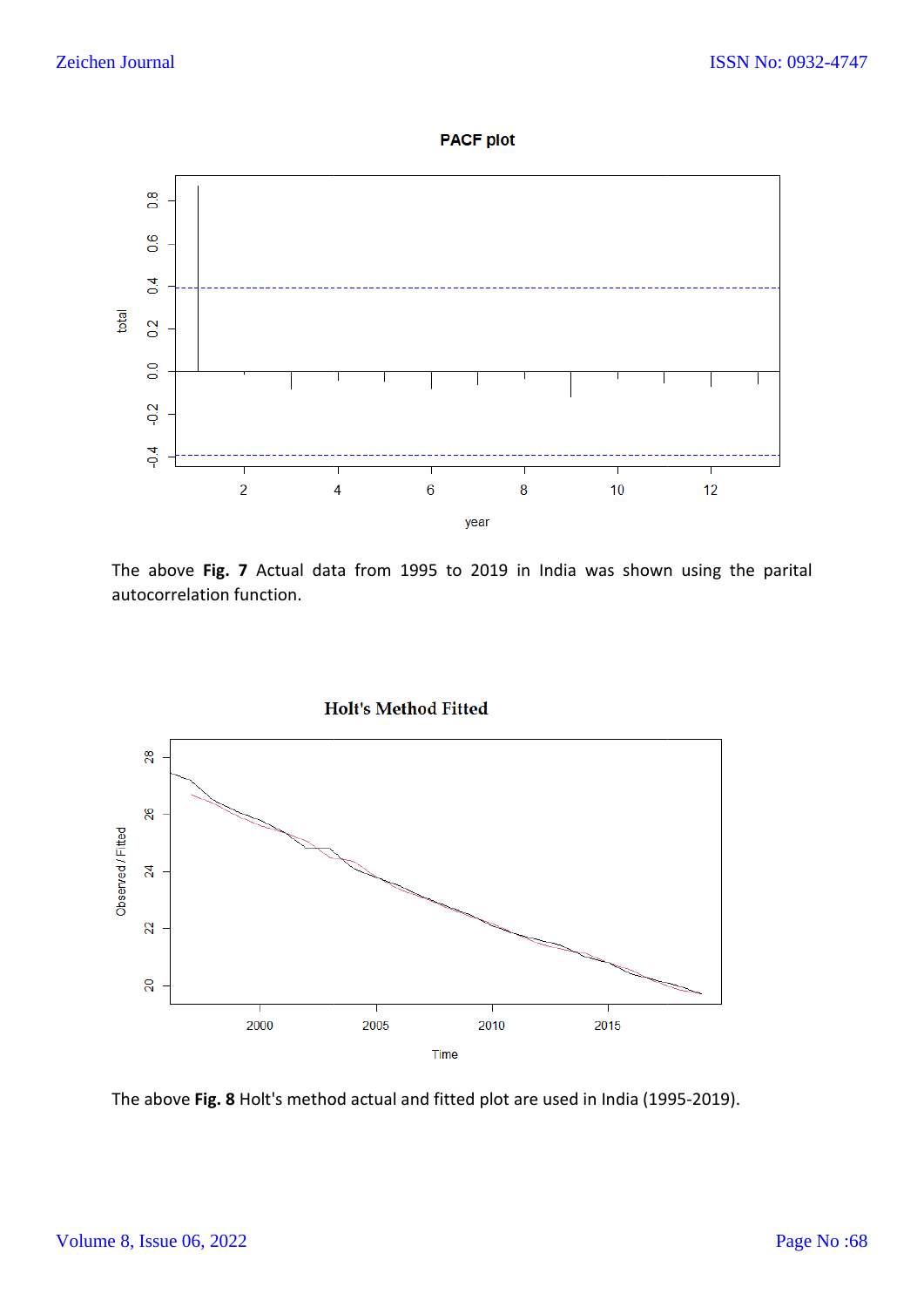![](_page_7_Figure_2.jpeg)

![](_page_7_Figure_3.jpeg)

The above **Fig. 9** birth rate fit and forecast plots using Holt's method in India (19 95-2035).

![](_page_7_Figure_5.jpeg)

The above **Fig. 10** Holt's method Residuals plots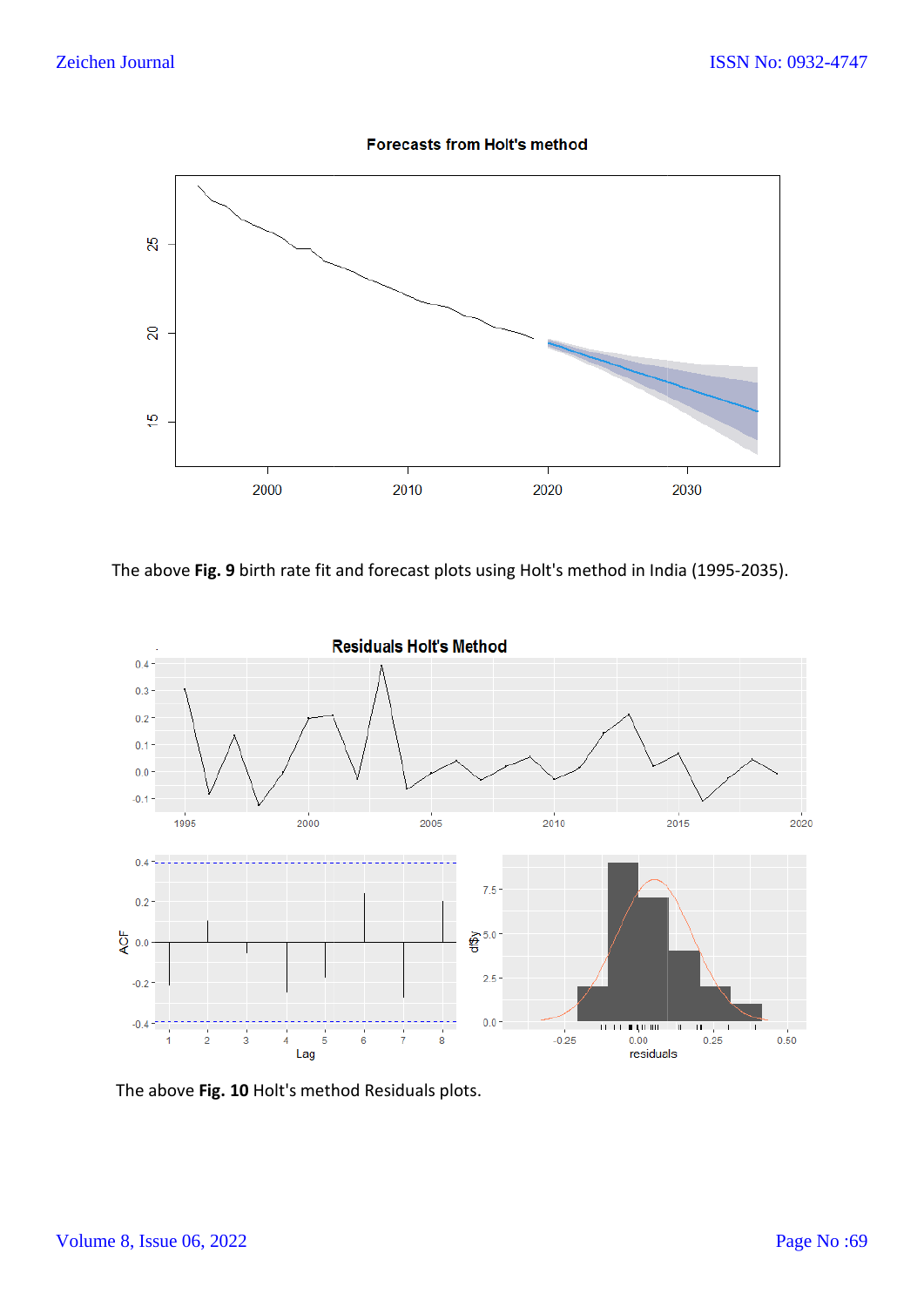![](_page_8_Figure_2.jpeg)

Holt's Future Prediction for the Period 2020-2021 to 2034-2035

The above Fig. 11 Holt's method during the 2020-2021 to 2034-2035 period, the compersion upper future prediction is 80% and 95%. The best future forecast has a 95% higher confidence level.

![](_page_8_Figure_5.jpeg)

The above Fig. 12 ARIMA (1,1,6) actual and fitted plot are used in India (1995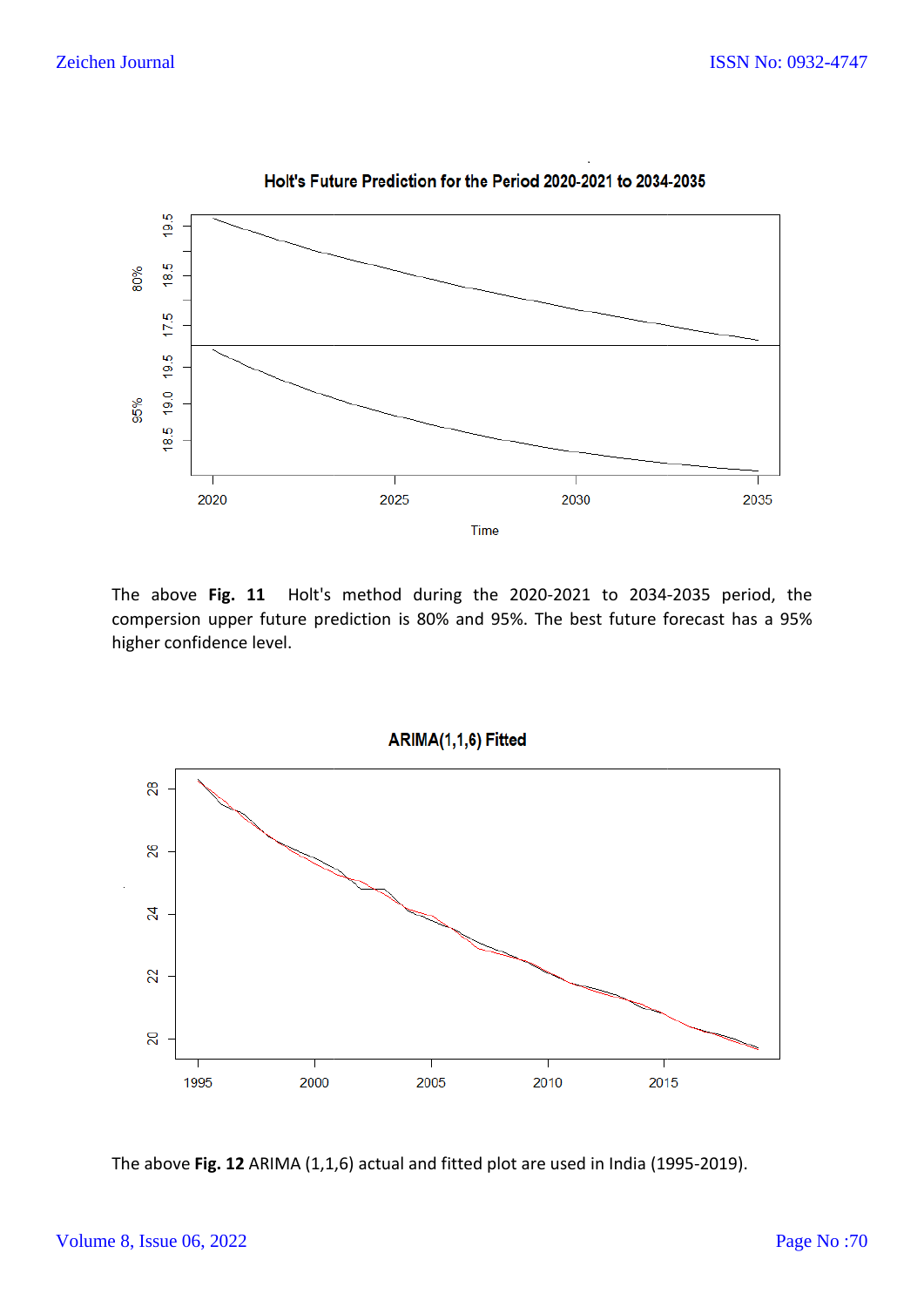![](_page_9_Figure_2.jpeg)

![](_page_9_Figure_3.jpeg)

The above Fig. 13 birth rate fit and forecast plots using ARIMA(1,1,6) in India (1995-2035).

![](_page_9_Figure_5.jpeg)

The above **Fig. 14** ARIMA(1,1, ,6) Residuals plots.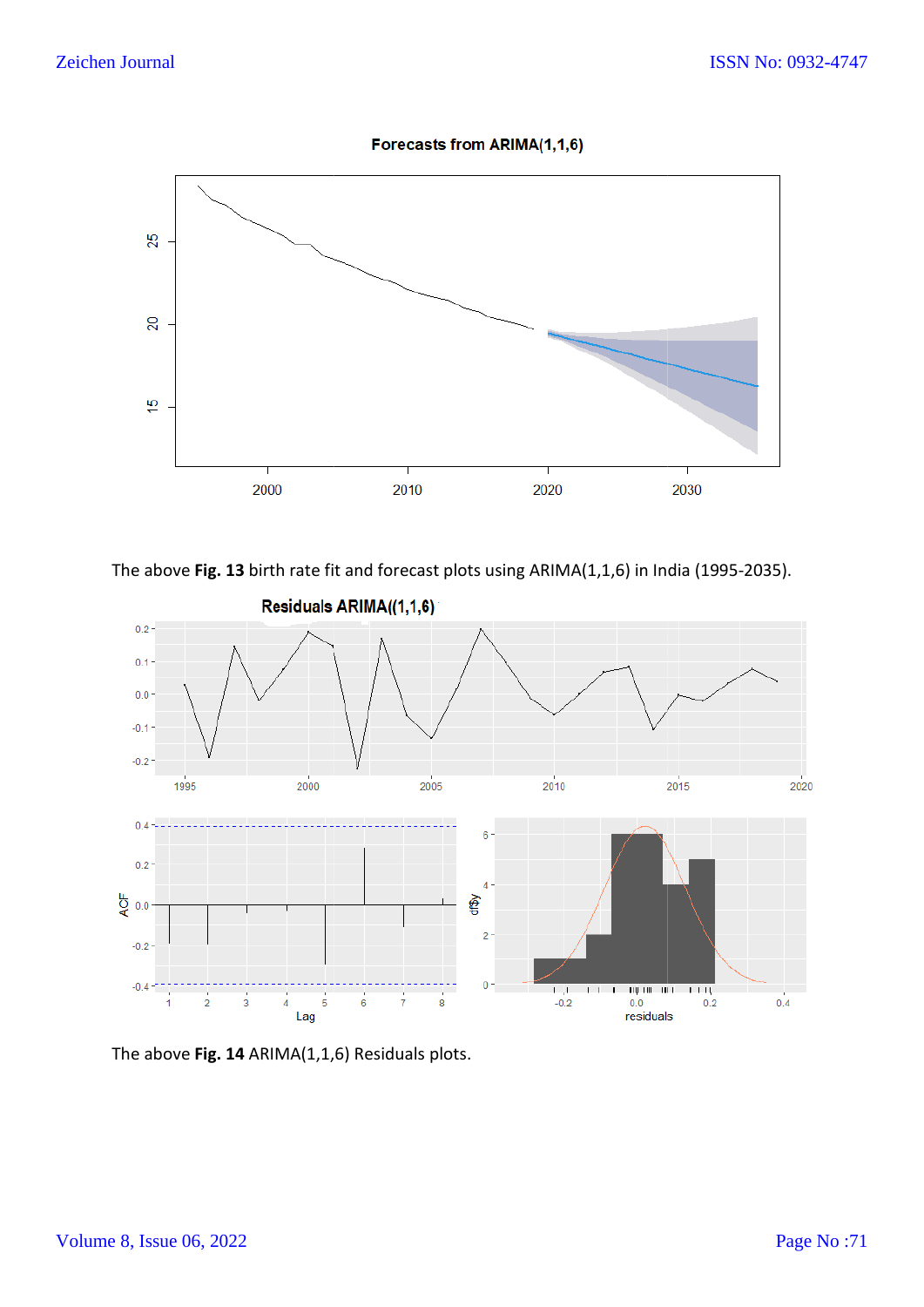![](_page_10_Figure_2.jpeg)

ARIMA(1,1,6) Future Prediction for the Period 2020-2021 to 2034-2035

The above **Fig. 15** ARIMA(1,1, 6) during the 2020-2021 to 2034-2035 period, the compersion upper future prediction is 80% and 95%. The best future forecast has a 95% higher confidence level.

![](_page_10_Figure_5.jpeg)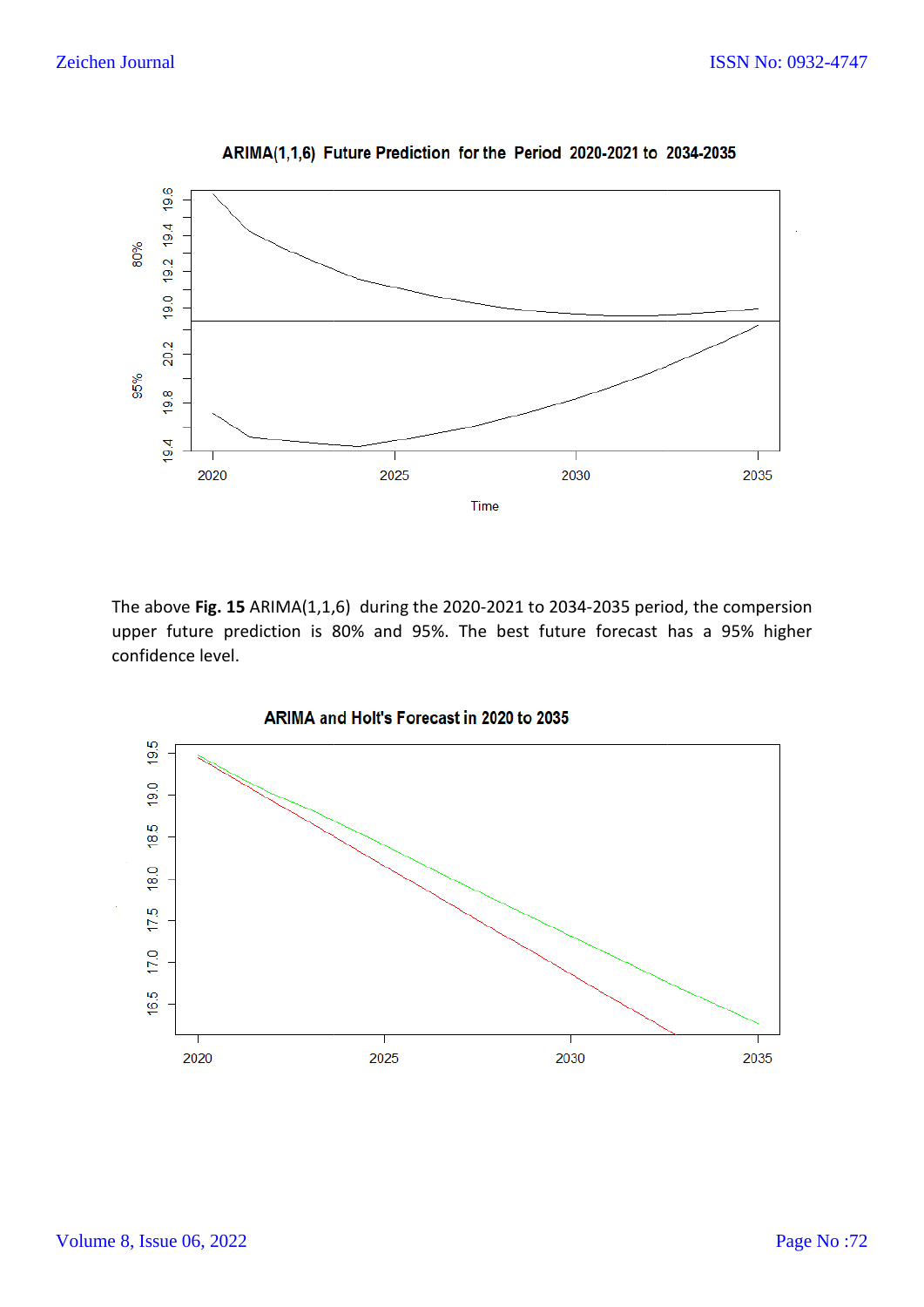**Fig. 16** shows ARIMA and Holt's models in future forecasting (2020-2035). In comparison to Holt's future prediction line in red, the ARIMA future prediction line in green provides the best prediction.

 The birth rate was calculated annually from 1995 to 2019, and it clearly shows that the birth rate has been steadily dropping from 1995 to 2019. From the predict of birth rate for 1995 -2019 from ARIMA, and Holt's model. The out-of-sample future predictions for each model from 2020 to 2035, on the other hand, were not similar. ARIMA's MSE (0.012227) was lower than Holt's method (0.018578), and ARIMA's comparable RMSE (0.110577) was also lower than Holt's method (0.136302). When compared to Holt's method, ARIMA has the lowest MAE (0.087999). (0.094424), ARIMA has the lowest MPE when compared to Holt's method (0.088056). (0.212323), and ARIMA has the lowest MAPE when compared to Holt's method (0.3667742). (0.389555). In this study, the efficacy of time series to predict outcomes was relative to conventional statistical methods. Furthermore, the efficiency of computer hardware such as the central processing unit (CPU) and random-access memory (RAM) has a significant impact on calculation time (RAM). To design treatments for enhancing child survival programmes in India, we prioritised the accuracy of procedures over time.

#### **4.Conclusion**

 The ARIMA model was shown to be more appropriate than other commonly used techniques for estimating future estimations of India's birth rate in this study. Making accurate birth rate forecasts will allow policymakers to take more informed decisions about population growth, family planning programmes, and health-care delivery. It is also critical for government policy, planning, and decision-making in multiple sectors, including maternal and child health, childcare, education, and housing.

#### **Acknowledgement**

 Authors are highly thankful to the Editor-in-Chief for his immense support on time and helped in revising the manuscript with efficient reviewers' comments.

#### **5.References**

- 1. A. K. Tiwari and S. Mishra, "Fertility pattern in India and estimation of Total Fertility Rate", *International Journal of Agricultural and Statistical Sciences,* vol. 17, no. 1, **(2021),** pp. 2279-2289.
- 2. A. A. Elhag and H. Abu-Zinadah, "Forecasting under applying Machine Learning and Statistical Models", *Thermal Science*, 24 (Supplement 1): S131-S137, **(2020)**.
- 3. A. Radkar, "Indian Fertility Transition", *Journal of Health Management*, vol. 22, no. 3, **(2020),** pp. 413–423.
- 4. A. Nazim and A. Afthanorhan, "A comparison between single exponential smoothing (SES), double exponential smoothing (DES), holt's (brown) and adaptive response rate exponential smoothing (ARRES) techniques in forecasting Malaysia population", *Global Journal of Mathematical Analysis,* vol. 2, no. 4, **(2014),** pp. 276-280.
- 5. A. F. Fagbamigbe and A. S. Adebowale, "Current and Predicted Fertility using Poisson Regression Model: Evidence from 2008 Nigerian Demographic Health Survey", African Journal of Reproductive Health, vol. 18, no. 1, **(2014)**, pp. 71-83.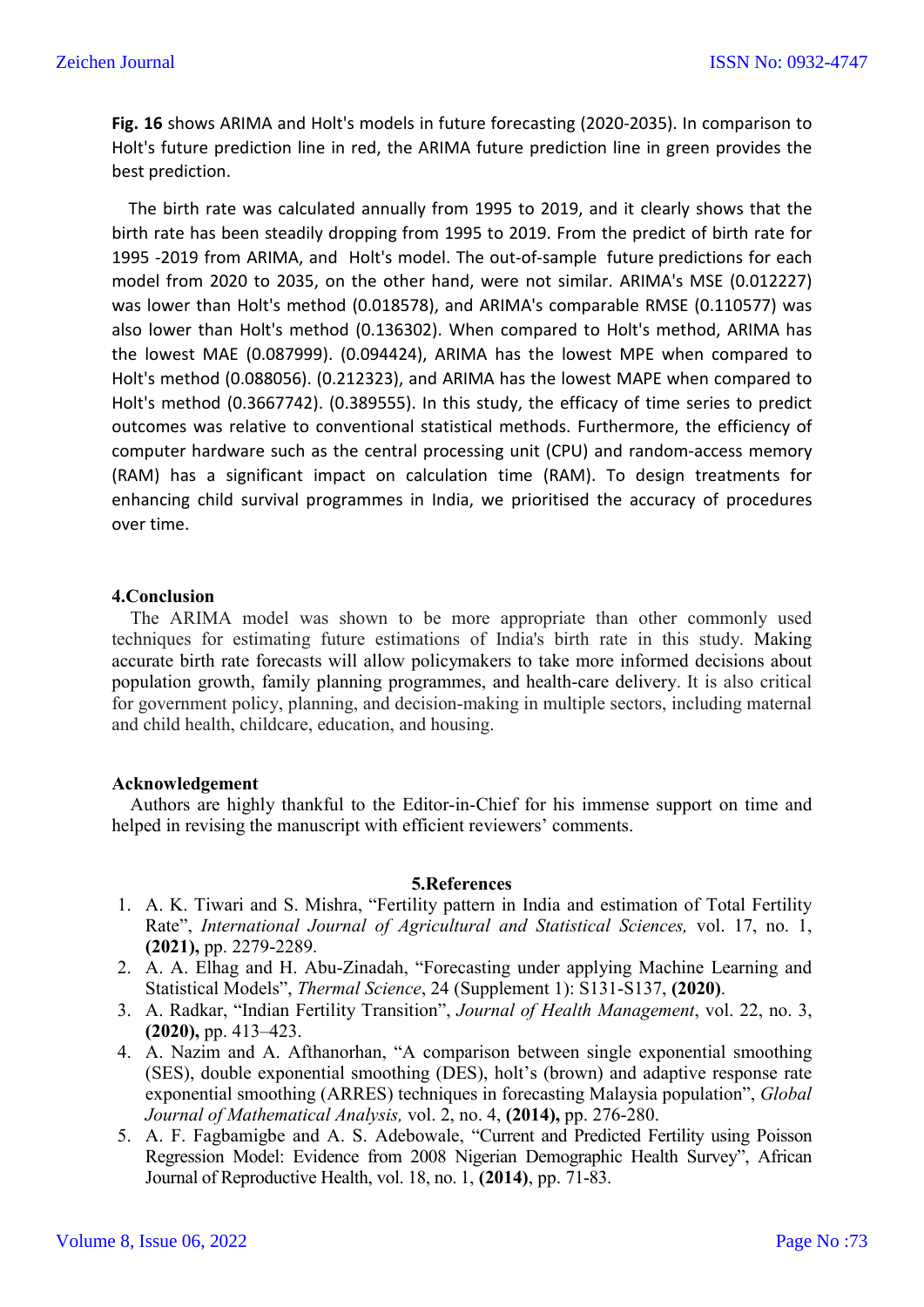- 6. A. A. Bhende and T. Kanitkar, "Principles of Population Studies. Himalaya Publishing House", *New Delhi, India*, **(1997)**.
- 7. B. P. Singh, A. K. Tiwari and V. Patel, "Estimating total fertility rate using information on proportion of females of different reproductive age groups", *Bulletin of Mathematics and Statistics Research*, vol. 10, no. 1, **(2022),** pp. 1-8.
- 8. B. M. Devkota, "Estimation of total fertility rate and birth averted due to contraception: Regression Approach"*, Nepal Population Journal*", vol. 18, no. 17, **(2018)**, pp. 105-112.
- 9. C. C. Holt, "Forecasting seasonals and trends by exponentially weighted moving averages", *International Journal of Forecasting, Elsevier*, vol. 20, no. 1, **(2004)**, pp. 5- 10.
- 10. D. Dench, T. Joyce and H. Minkoff, "United States Preterm Birth Rate and COVID-19", *RESEARCH BRIEFS*, doi.org/10.1542/peds.2021-055495, **(2021)**.
- 11. D. A. Adeyinka and N. Muhajarine, "Time series prediction of under-five mortality rates for Nigeria: comparative analysis of artificial neural networks, Holt-Winters exponential smoothing and autoregressive integrated moving average models", *BMC Medical Research Methodology,* vol. 20, no. 1, **(2020)**, pp. 1-11.
- 12. D. Benvenuto, M. Giovanetti, L. Vassallo, S. Angeletti and M. Ciccozzi, "Application of the ARIMA model on the COVID-2019 epidemic dataset*", Data in Brief*, vol. 29, **(2020)**.
- 13. D. Asteriou and S. G. Hall, "ARIMA models and Box-Jenkins Methodology: Applied Econometrics", *New York: Palgrave Macmillan,* **(2011)**.
- 14. H. L. Shang and H. Booth, "Synergy in fertility forecasting: improving forecast accuracy through model averaging", *Genus*, vol. 76, no. 1, **(2020),** pp. 1-23.
- 15. H. Joshi and D Tyagi, "Forecasting and Modeling Monthly Rainfall in Bengaluru, India: An Application of Time Series Models", *International Journal of Scientific Research in Mathematical and Statistical Sciences*, vol. 8, no. 1, **(2021),** pp. 39-46.
- 16. J. Bongaarts, "Trends in fertility and fertility preferences in sub-Saharan Africa: the roles of education and family planning programs", *Genus*, vol. 76, no. 32, **(2020)**, pp. 1-15.
- 17. J. Contreras, R. Espinola, F. J. Nogales and A. J. Conejo, "ARIMA Models to Predict Next-day Electricity Prices*", IEEE Transactions on Power Systems*, vol. 18, no. 3, **(2003)**, pp. 1014-1020.
- 18. K. B. Pathak and F. Ram, "Techniques of Demographic Analysis. Himalaya Publishing House*", New Delhi, India*, **(2016)**.
- 19. M. Cao, Y. Pan, Q. Zhang, D. You, S. Feng and Z. Liu, "Predictive value of live birth rate based on different intrauterine adhesion evaluation systems following TCRA", *Reproductive Biology and Endocrinology*, vol. 19, no. 13, **(2021)**.
- 20. N. Arbu, A. Lim and C. Me-ead, "Forecasting the Patterns and Trends Age-Specific Fertility Rate in South Asia", *Turkish Journal of Computer and Mathematics Education*, vol. 12, no. 8, **(2021)**, pp. 2595-2600.
- 21. N. Kurniasih, A. S. Ahmar, D. R. Hidayat, H. Agustin and E. Rizal, "Forecasting Infant Mortality Rate for China: A Comparison Between α-Sutte Indicator, ARIMA, and Holt-Winters", *Journal of Physics*, vol. 1028, no. 1, **(2018),** pp. 012195
- 22. P. Pujiharta, Y. D. Darma, N. R. Wiyanti and A. Gunawan, "Comparative Analysis of Arima Model and Exponential Smoothing in Predicting Inventory in Automotive Companies", *Budapest International Research and Critics Institute*, vol. 5, no. 1, **(2022).**
- 23. P. K. Tripathi, R. K. Mishra and S. K. Upadhyay, "Bayes and Classical Prediction of Total Fertility Rate of India Using Autoregressive Integrated Moving Average Model", *Journal of Statistics Applications and Probability*, vol. 7, no. 2, **(2018),** pp. 233-244.
- 24. S. Singh, C. Shekhar, A. Bankole, R. Acharya, S. Audam and T. Akinade, "Key drivers of fertility levels and differentials in India, at the national, state and population subgroup levels, 2015–2016: An application of Bongaarts' proximate determinants model", *Plos*